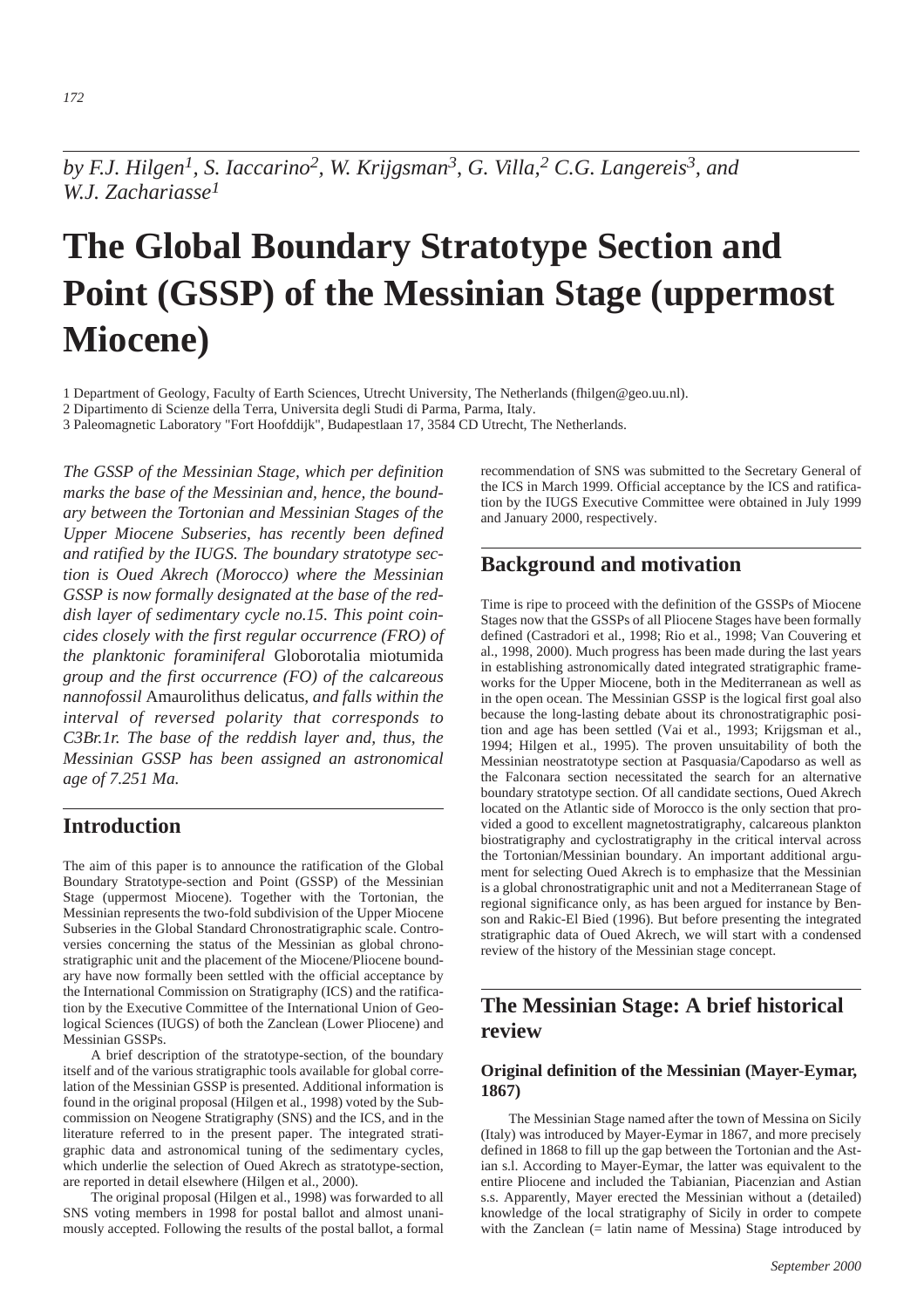Sequenza one year later (Sequenza, 1868). The lack of knowledge of the local stratigraphy becomes evident in Mayer (1868) where he subdivided the Messinian—clearly indicated as post-Tortonian and pre-Astian (s.l.)—of southern Italy more precisely in three units. His listing includes the gypsum of the Gessoso-Solfifera Formation and possibly the diatomites of the underlying Tripoli Formation but contains several pertinent errors (Selli, 1960; Cita, 1975) as well, e.g. the Trubi marls which are now regarded to be of Pliocene (Zanclean) age. His list of stratigraphic units from the Messinian of northern Italy, however, is more precise (Selli, 1960). And in 1878, Mayer-Eymar states explicitly that the middle Messinian is represented by gypsum and associated limestones throughout the Apennines. In the lower Messinian, he includes "gelbliche bis schwärzliche Schiefertone" which may represent the equivalent of the Tripoli diatomite Formation of Sicily. The upper Messinian contains continental deposits, which indicate a regressive phase prior to the (basal) Pliocene transgression.

#### **Messinian neostratotype section of Pasquasia-Capodarso (Selli, 1960)**

The Messinian was adopted as the standard geochronological unit for the interval between the Tortonian and Pliocene during the meeting of the Committee of the Mediterranean Neogene held in Vienna in 1959. Selli (1960) eliminated the existing inconsistencies in the original definition of Mayer-Eymar and defined the Messinian as the "intervallo di tempo compreso fra il Tortoniano (strati di Tortona) e il Pliocene (strati di Tabiano), caratterizzato in tutto il Mediterraneo ... da una crisi di salinità e in Italia essenzialmente da un ambiente iperalino e da sedimenti evaporitici". He proposed the Pasquasia-Capodarso section located on central Sicily as the Messinian neostratotype and argued that the Tortonian/Messinian boundary be placed 25 m below the local base of the Tripoli diatomite Formation, at the level that coincides with the first marked environmental change which he interpreted as the actual beginning of the salinity crisis. His paleoenvironmental criterion made it difficult, however, to export the boundary, in particular to the extra-Mediterranean realm.

#### **The proposed boundary stratotype of Falconara (Colalongo et al., 1979)**

Calcareous plankton biostratigraphy was subsequently used to define the lower boundary of the Messinian more precisely (D'Onofrio et al., 1975; Mazzei et al., 1979), thus facilitating its recognition on a global scale. The First Occurrence (FO) of the planktonic foraminifer *Globorotalia conomiozea* (sensu Colalongo et al., 1979) —and the *Amaurolithus delicatus* FO from a calcareous nannoplankton point of view—appeared to best approximate the beginning of the Messinian salinity crisis sensu Selli (1960). Colalongo et al. (1979) subsequently proposed to emend the Tortonian and Messinian Stages and define the T/M boundary at the *G. conomiozea* FO level, 6 m below the base of the Tripoli diatomite Formation in the Falconara section because the boundary interval had been covered by a landslide at Pasquasia-Capodarso. Unfortunately, the Falconara section proved unsuitable for establishing a reliable magnetostratigraphy (Langereis and Dekkers, 1992) and is tectonically disturbed, in particular in the interval below the diatomites. In addition, the boundary interval in the western gully complex has recently been covered by a landslide (field observations, 1997). These observations—once more—necessitated the search for an alternative T/M boundary stratotype section, but the *G. conomiozea* FO could be maintained as guiding criterion for selecting the most suitable section and level to define the Messinian GSSP.

#### **The age of the Tortonian/Messinian boundary**

The initial large uncertainties in the age of Neogene stage boundaries had been reduced with the publication of the first K/Ar datings of marine successions in the Mediterranean (e.g., Eberhardt and Ferrara, 1962; Tongiorgi and Tongiorigi, 1964; Choubert et al., 1968). It was expected that application of the geomagnetic polarity time scale which had just become established at that time (e.g., Heirtzler et al., 1968) should even produce more accurate and precise age determinations. But despite these good prospects, the age of the T/M boundary remained a hotly debated issue in Neogene geochronology and chronostratigraphy for decades. Magnetostratigraphic studies of deep-sea sediments yielded age estimates that ranged from 5.6 to 6.5 Ma, pending the synchroneity or diachroneity of bio-events and the exact calibration of magnetostratigraphic records to the geomagnetic polarity time scale (Langereis et al., 1984; Berggren et al., 1985; Channell et al., 1990; Kastens, 1992). The age problem culminated with the publication of a much older K/Ar age estimate of 7.26 Ma for the T/M boundary in the northern Apennines (Vai et al., 1993).

The problem was solved with the publication of the GPTS of Cande and Kent (1992). This time scale revealed two additional short normal subchrons in the critical interval spanning the boundary. The extra subchrons allowed a straightforward calibration of high-quality magnetostratigraphic records from Upper Miocene sections on Crete, resulting in an age of 6.92 Ma for the T/M boundary (Krijgsman et al., 1994). The correlation of characteristic sedimentary cycle patterns to the astronomical record resulted in an astronomical age of 7.24 Ma (Hilgen et al., 1995), in good agreement with the radiometric age estimates of Vai et al. (1993) and Laurenzi et al. (1997).

#### **Selecting the most suitable section for defining the Messinian GSSP**

Selecting a section suitable for defining the Messinian GSSP was not a difficult task, despite the unsuitability of both the Falconara and Capodarso/Pasquasia sections. At present, numerous sections are available that cover the critical interval in a continuous marine succession (Monte del Casino in northern Italy; Faneromeni, Potamidha and Kastelli on Crete, Greece; Metochia on Gavdos, Greece; Oued Akrech, Morocco). All these sections have been astronomically dated and cyclostratigraphically correlated (Krijgsman et al., 1995; 1997), and fulfil most if not all the requirements recommended by the ICS (Remane et al., 1996). Of these sections, Oued



*Figure 1 Location map of section Oued Akrech on the Atlantic side of Morocco (NW Africa).*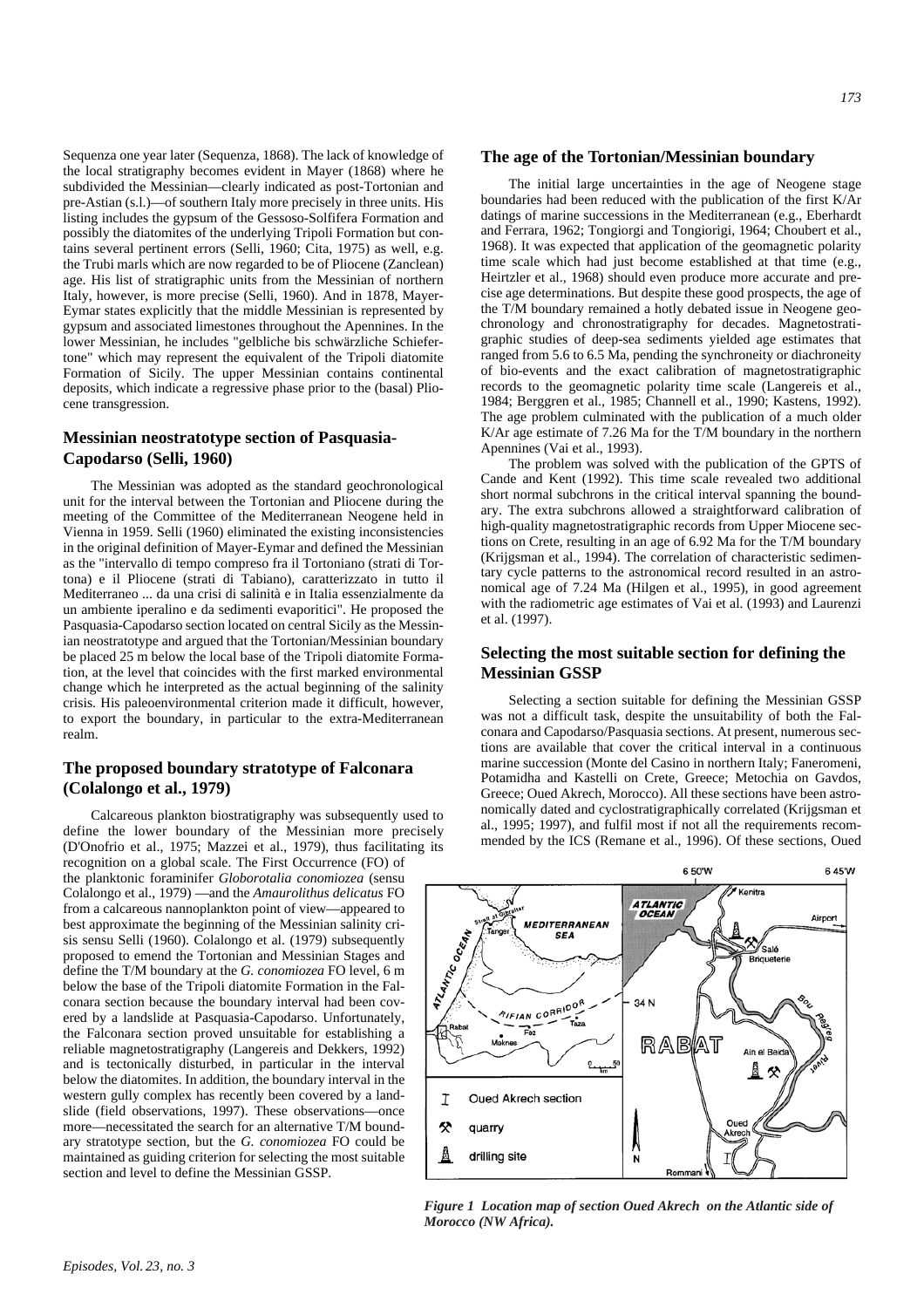Akrech located on the Atlantic side of Morocco (Figure 1) stands out as the most suitable section to define the Messinian GSSP (Hilgen et al., 1998, 2000). This section contains the lower part of the so-called "Blue Marl" of Atlantic Morocco which ranges in age from the late Tortonian to the early Pliocene.

## **The Messinian GSSP at Oued Akrech**

The classical Blue Marls of Atlantic Morocco have been the subject of numerous studies, reflecting the progress being made in Neogene biostratigraphy and integrated stratigraphy (e.g., Choubert et al., 1964; Feinberg and Lorenz, 1970; Bossio et al., 1976; Moreau et al., 1985; Wernli, 1977, 1988; Benson et al., 1991, 1995; Hodell et al., 1989, 1994). The entire Oued Akrech road section was studied by Wernli (1977), Cita and Ryan (1978), Benson and co-workers (see Benson and Rakic-El Bied, 1996) and Barbieri (1998), while Sierro et al. (1993) and Hilgen et al. (2000) focussed their studies on the well-exposed lower part only.

#### **The section**

#### *Location*

The Oued Akrech section is located 7 km SSE of Rabat in a road-cut along a steep bluff next to the Oued Akrech ("oued" = "wadi" = valley; Figure 1), at a latitude of 33˚56'13" and a longitude of 6˚48'45" east of Greenwich. The exposure is along the narrow road that connects the P22 from Rabat (direction Rommani) and the S203, about 3 km from the junction with the P22 (Figure 2). Oued Akrech is a tributary of the Bou Regreg River that forms a deep valley in southward direction as the river turns to the east (topographic map NI-29-XII-3C coordinates, 370.2–370 to 371).

#### *Stratigraphic succession and geological setting*

The Neogene succession at Oued Akrech starts with an Upper Tortonian shallow marine glauconitic sandstone, locally referred to as "Molasse de Base". This 5 m-thick yellowish coloured sandstone overlies—steeply inclined—Devonian limestones with an angular unconformity and is followed by an indurated phosphatic layer. This layer, which represents a period of a strongly reduced sediment accumulation rate, is succeeded by glauconitic sandy marls and a 2 m-thick deep marine sandy marl with numerous biogenic components. The latter contains the solitary coral *Flabellum* and is locally termed the Coraline Zone.

The part of the Oued Akrech section that is of relevance for the Messinian GSSP starts directly above the Coraline Zone. It consists of deep marine marls known as the Blue Marls after their distinct fresh colour. The weathered colour of these marls as exposed at Oued Akrech, however, is a yellow-beige with reddish colour bands (colour cycles). At the level of the phosphatic layer, the marine depositional environment changed rapidly from sublittoral to upper bathyal (paleodepth 500 to 700 m.) as indicated by the benthic microfauna (Benson and Rakic-El Bied, 1996).

The Blue Marls as exposed in the Oued Akrech section were deposited in the Gharb Basin which represents the westward extension—and opening to the Atlantic—of the Rifian Corridor. The corridor acted as an extensional foredeep during the late Miocene to early Pliocene, separating the active Rif Orogen and nappe complex in the north from the Central Moroccan Meseta to the south (Benson and Rakic-El Bied, 1996), and it formed one of the two Atlantic-Mediterranean connections during the Neogene. While the marine gateway was closed in the course of the Messinian, deposition of Blue Marls in the Gharb Basin continued well into the Pliocene (e.g., Benson and Rakic-El Bied, 1996).

#### *Magnetobiostratigraphy, isotope stratigraphy and astrochronology*

The Oued Akrech section provided a good to excellent calcareous plankton biostratigraphy, magnetostratigraphy and cyclostratigraphy across the boundary interval (e.g., Hodell et al., 1989; Sierro et al., 1993; Benson and Rakic-El Bied, 1996; Barbieri, 1998; Hilgen et al., 2000) (Figure 3). Detailed magnetobiostratigraphic correlations to time-equivalent and astronomically dated sections in the Mediterranean (Figure 4; Hilgen et al., 2000) revealed that the basic sedimentary cycles are precession-controlled but that precession/ obliquity interference patterns are present as well. The characteristic cycle pattern allows the section to be astronomically tuned by matching the colour cycles (regular alternations of indurated buff coloured marls and softer, more clayey and reddish marls) to correlative patterns in the astronomical target curve (Hilgen et al., 2000; 65˚N lat summer insolation), thereby providing highly accurate ages for the recorded bio-events and polarity reversals, and, as a consequence, also for the T/M boundary. This calibration is confirmed in detail by the high-resolution calcareous plankton biostratigraphy, thus excluding hiatuses in the astronomically dated part of the section. Sediment accumulation rates can be accurately determined

using the astrochronology and vary between 1.5 and 3.5 cm/kyr with an increase to 6 cm/kyr higher in the section.

Planktonic foraminifera have been studied by Feinberg and Lorenz (1970), Bossio et al. (1976), Wernli (1977), Cita and Ryan (1978), Benson et al. (1991), Sierro et al. (1993), Barbieri (1998) and Hilgen et al. (2000). The quantitative record of the most important marker species (Figure 3) allows the recognition of four distinct events which—in stratigraphical order—are the last common ocurrence (LCO) of *Globorotalia menardii* 4 of Tialsma (1971) (= PF-Event 1 of Sierro et al., 1993), the first common ocurrence (FCO) of dextrally coiled *G. menardii* 5 of Tjalsma (1971) (= PF-Event 2 of Sierro, 1985; Sierro et al., 1993), a prominent sinistral to dextral coiling shift of the *Globorotalia scitula* group (= PF-Event A of Sierro et al., 1993) and the first regular occurrence (FRO) of the *Globorotalia miotumida*



*Figure 2 Photograph of section Oued Akrech, showing sedimentary cycles OA 1–7 and the position of the Tortonian-Messinian boundary at the base of a reddish bed of cycle OA-15..*

*September 2000*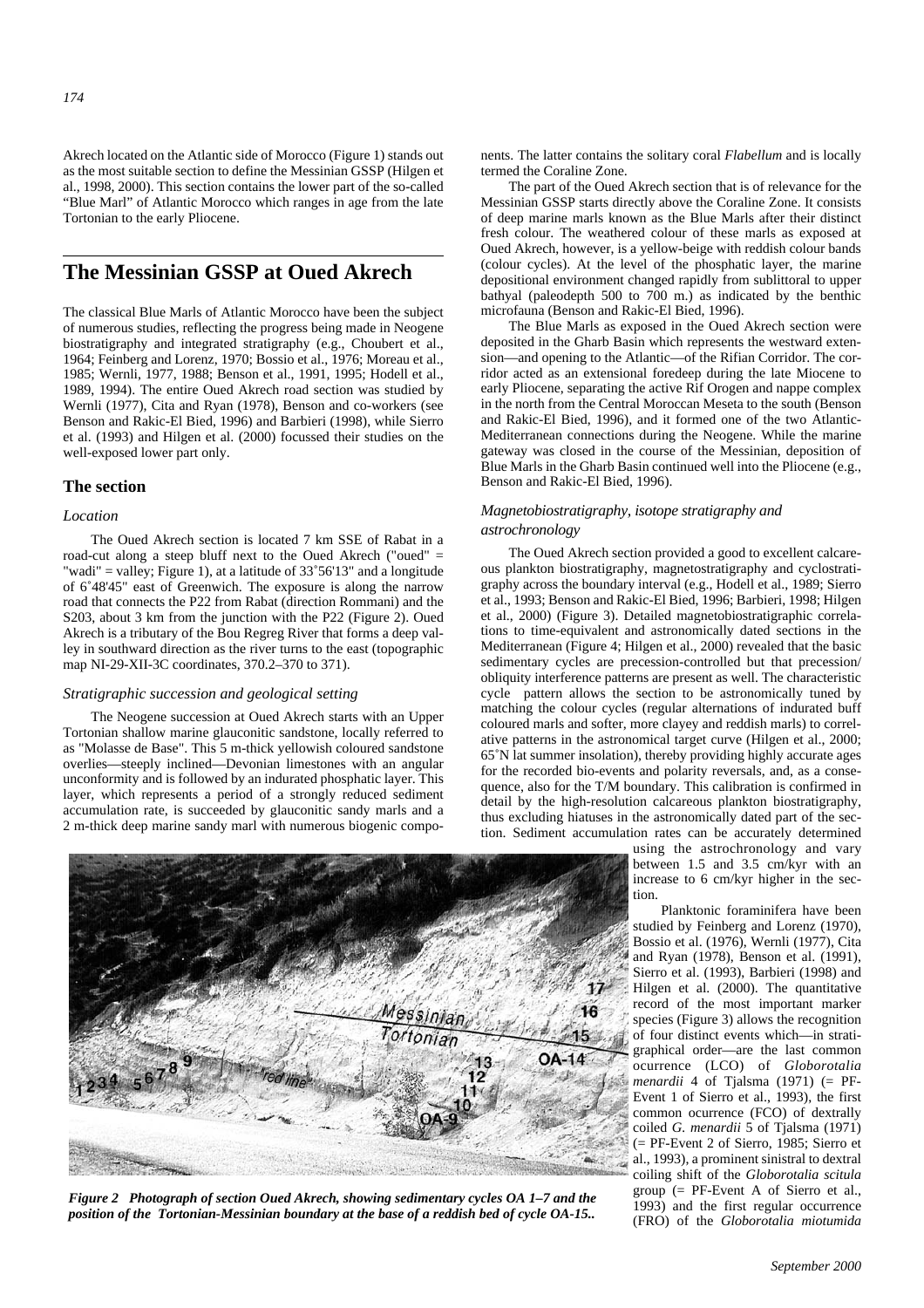

*Figure 3 Integrated magnetostratigraphy, calcareous plankton biostratigraphy and cyclostratigraphy of section Oued Akrech.* 

group (= PF-Event 3 of Sierro et al., 1993 and *Globorotalia conomiozea* group FRO of Krijgsman et al., 1995). The GSSP falls within (sub)tropical Zone M13b (*Globigerinoides extremus/ Globorotalia plesiotumida-Globorotalia lenguaensis* Interval Subzone) of Berggren et al. (1995) and the *Globorotalia suturae* Subzone of Iaccarino (1985), and coincides with the transitional Mt9- Mt10 zonal boundary (*Globorotalia conomiozea/ Globorotalia mediterranea—Globorotalia sphericomiozea* Interval Subzone) of Berggren et al. (1995).

Calcareous nannofossils have been studied by Benson and Rakic El-Bied (1996) and Hilgen et al. (2000). Quantitative data reveal the following main events in stratigraphic order: *Amaurolithus primus* FO, *Reticulofenestra rotaria* FO, *Amaurolithus* aff. *amplificus* FO, *R. rotaria* FCO, *Amaurolithus delicatus* FO and *A. delicatus* FCO. The GSSP falls within Zone NN11b of Martini (1971) and Zone CN9b of and Okada and Bukry (1980).

Magnetostratigraphic studies were carried out by Benson and co-workers (Benson and Rakic-El Bied, 1996; see also Hodell et al., 1989) and Hilgen et al. (2000). The more recent magnetostratigraphy is of a very good quality across the boundary (Figure 3) and its calibration to the GPTS is straightforward through the integrated stratigraphic correlations to well-calibrated Mediterranean sections (Figure 4). The recorded two normal polarity intervals and intervening reversed interval correspond—from bottom to top—to C3Br.1n, C3Br.1r and C3Bn.

A relatively low resolution benthic stable isotope record has been established for Oued Akrech (Hodell et al., 1989) in which the global Chron 6 Carbon shift can be recognized. This carbon shift can more easily be recognized in the higher resolution isotope record from the Salé drill core (Hodell et al., 1994). In addition, the  $\delta^{18}C$ record from Salé reveals a first step to heavier  $\delta^{18}C$  values around the T/M boundary which coincides closely with the appearance of upper psychrospheric ostracodes (Hodell et al., 1994).

#### **The boundary ("golden spike")**

#### *Definition and age*

The GSSP of the base of the Messinian Stage is now formally defined at the base of reddish layer no.15 in section Oued Akrech (Figure 2). This point coincides closely with the FRO of the planktonic foraminiferal *Globorotalia miotumida* group and the *Amaurolithus delicatus* FO, and falls within the interval of reversed polarity that corresponds to C3Br.1r. The base of the reddish layer has been assigned an astronomical age of 7.251 Ma. (Figures 3 and 4).

#### *Correlation tools*

Global correlations are assured by the calibration of the Oued Akrech magnetostratigraphy to the geomagnetic polarity time scale, locating the GSSP in the middle of C3Br.1r. The characteristic polarity pattern allows identification of the boundary in continental settings lacking a direct biostratigraphic control. In the marine realm, the calcareous nannofossil genus *Amaurolithus* provides a series of extremely useful events to delimit the boundary on a global scale. The *A. primus* and *A. delicatus* FOs predate the boundary while the *A. amplificus* s.s. FO postdates the boundary (Raffi et al., 1995; Backman and Raffi, 1997). The *Reticulofenestra rotaria* FCO is another useful nannoplankton event that predates the boundary (Negri et al., 1999). The turnover of dominantly dextrally coiled assemblages of *G. menardii* by dominantly sinistrally coiled assemblages of the *G. miotumida* group can be used to recognise the boundary in the Mediterranean and the adjacent North Atlantic (Sierro, 1985; Sierro et al., 1993).

Stable isotopes yet provide another correlation tool. The Late Miocene Global Carbon isotope shift (in  $\delta^{13}$ C carbonate) straddles the boundary in the open ocean and adjacent basins such as the Mediterranean. It has been identified in Oued Akrech (Hodell et al., 1989) and the Salé drill core (Hodell et al., 1994). In the continental realm, a significant shift in opposite direction is found in terrestrial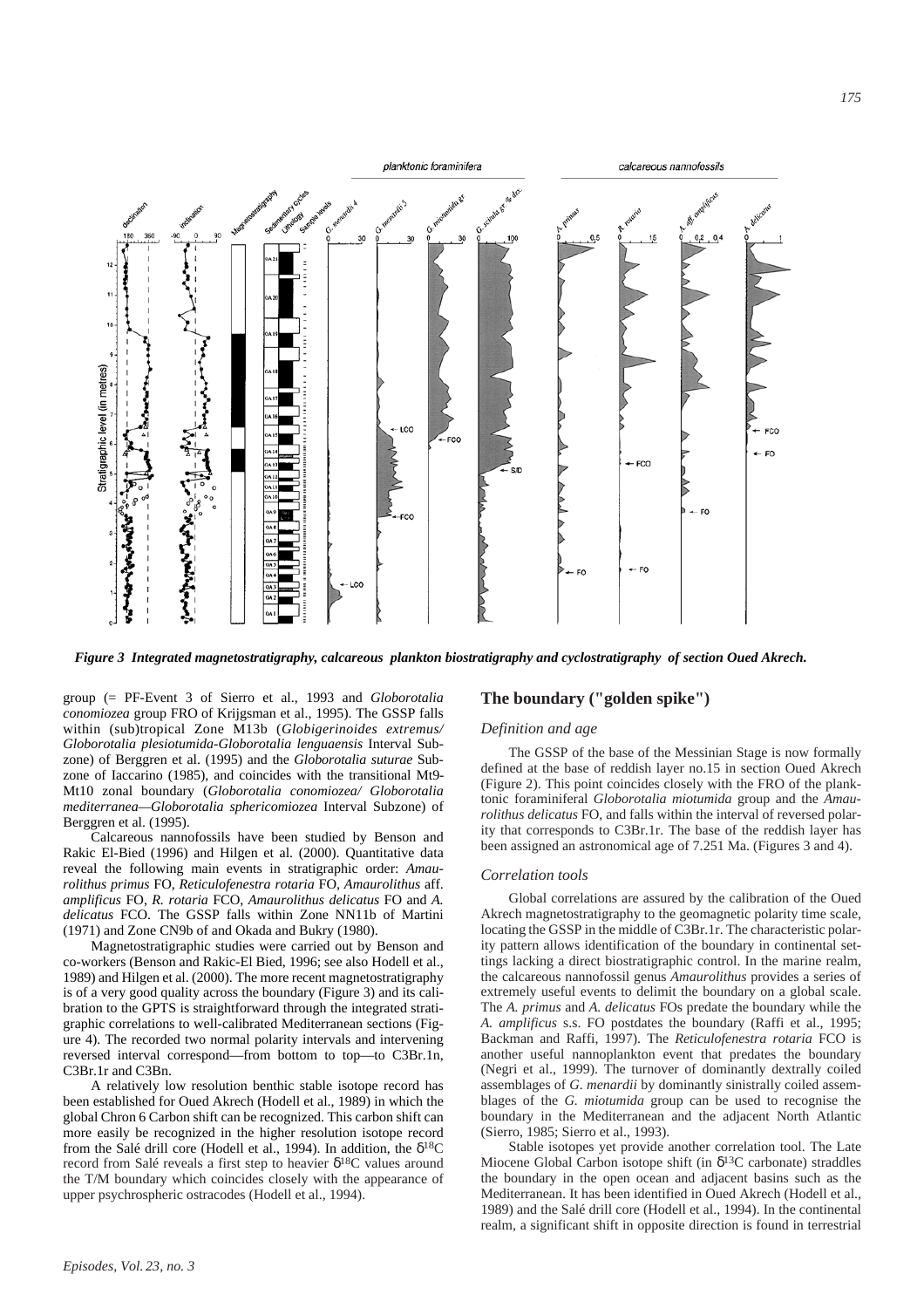

*Figure 4 Astronomical tuning of sedimentary cycles OA 1–21 in section Oued Akrech and integrated stratigraphic correlations to timeequivalent and astronomically dated sections in the Mediterranean.*

δ13C. Despite being diachronous on a global scale, the shift approximates the Tortonian/Messinian boundary better than the Miocene-Pliocene boundary as suggested by Cerling et al. (1997). The acceleration in the worldwide expansion of C4 grasses, which is associated with the terrestrial  $\delta^{13}$ C shift around the Tortonian/Messinian boundary, resulted in more open habitats on most continents. Although there is no evidence for mammal turnovers exactly at the boundary, major diversity drops and/or shifts from browsing to grazing habits occurred in mammal communities in Asia, Africa and North America between 8 and 6.5 Ma (Alroy, 1992; Morgan et al., 1994).

## **Conclusion**

The formal definition of the base of the Messinian represents an important next step towards the completion of the Global Standard Chronostratigraphic Scale for the Neogene which is directly linked to high-resolution astronomically dated integrated stratigraphic frameworks.

#### **References**

- Alroy, J., 1992, Conjunction among taxonomic distributions and the Miocene mammalian biochronology of the Great Plains: Paleobiology, v. 18, pp. 326-343.
- Backman, J. and Raffi, I., 1997, Calibration of Miocene nannofossil events to orbitally-tuned cyclostratigraphies from Ceara Rise: Proc. ODP., Sci. Res., v. 154, pp. 83-99.
- Barbieri, R., 1998, Foraminiferal paleoecology at the Tortonian-Messinian boundary, Atlantic coast of northwestern Morocco: J. Foram. Res., v. 28, pp. 102-123.
- Benson, R.H., Rakic-El Bied, K., and Bonaduce, G., 1991, An important current reversal (influx) in the Rifian Corridor (Morocco) at the Tortonian-Messinian boundary: The end of Tethys Ocean: Paleoceanography, v. 6, pp. 164-192.
- Benson, R.H., Hayek, L.-A., Hodell, D.A., and Rakic-El Bied, K., 1995, Extending the climatic precession curve back into the late Miocene by signature template comparison: Paleoceanography, v. 10, pp. 5-20.
- Benson, R.H. and Rakic-El Bied, K., 1996, The Bou Regreg section, Morocco: Proposed Global Boundary Stratotype Section and Point of the Pliocene: Notes et Mém. Serv. géol. Maroc., v. 383, pp. 51-150.
- Berggren, W.A., Kent, D.V., and van Couvering, J.A., 1985, Neogene geochronology and chronostratigraphy,. *in* Snelling, N.J., ed., The chronology of the geological record: Geol. Soc. London Mem. v. 10, pp. 211- 250.
- Berggren, W.A., Kent, D.V., Swisher C.C., and Aubry, M.-P. 1995, A revised Cenozoic geochronology and chronostratigraphy,. *in* Geochronology, Time Scales and Global Stratigraphic Correlatio, SEPM Spec. Publ., v. 54, pp. 129-212.
- Bossio, A., Rakic-El Bied, K., Gianelli, L., Mazzei, R., Russo A., and Salvatorini, G., 1976, Correlation de quelques sections stratigraphiques du bassin Méditerranéen sur la base des Foraminiferes planktoniques, nannoplankton calcaire et ostracodes: Atti Soc. Tosc. Sc. Nat. Mem., v. 83, pp. 121-137.
- Cande, S.C. and Kent, D.V., 1992, A new geomagnetic polarity time scale for the late Cretaceous and Cenozoic: J. Geophys. Res., v. 97, pp.13.917- 13.951.
- Castradori, D., Rio, D., Hilgen, F.J., and Lourens, L.J., 1998, The Global Standard Stratotype-section and Point (GSSP) of the Piacenzian Stage (Middle Pliocene): Episodes, v. 21, pp. 88-93.
- Cerling, T.E., Harris, J.M., MacFadden, B.J., Leakey, M.G., Quade, J., Eisenmann, V., and Ehleringer, J.R , 1997, Global vegetation changes through the Miocene/Pliocene boundary: Nature, v. 389, pp. 153-158.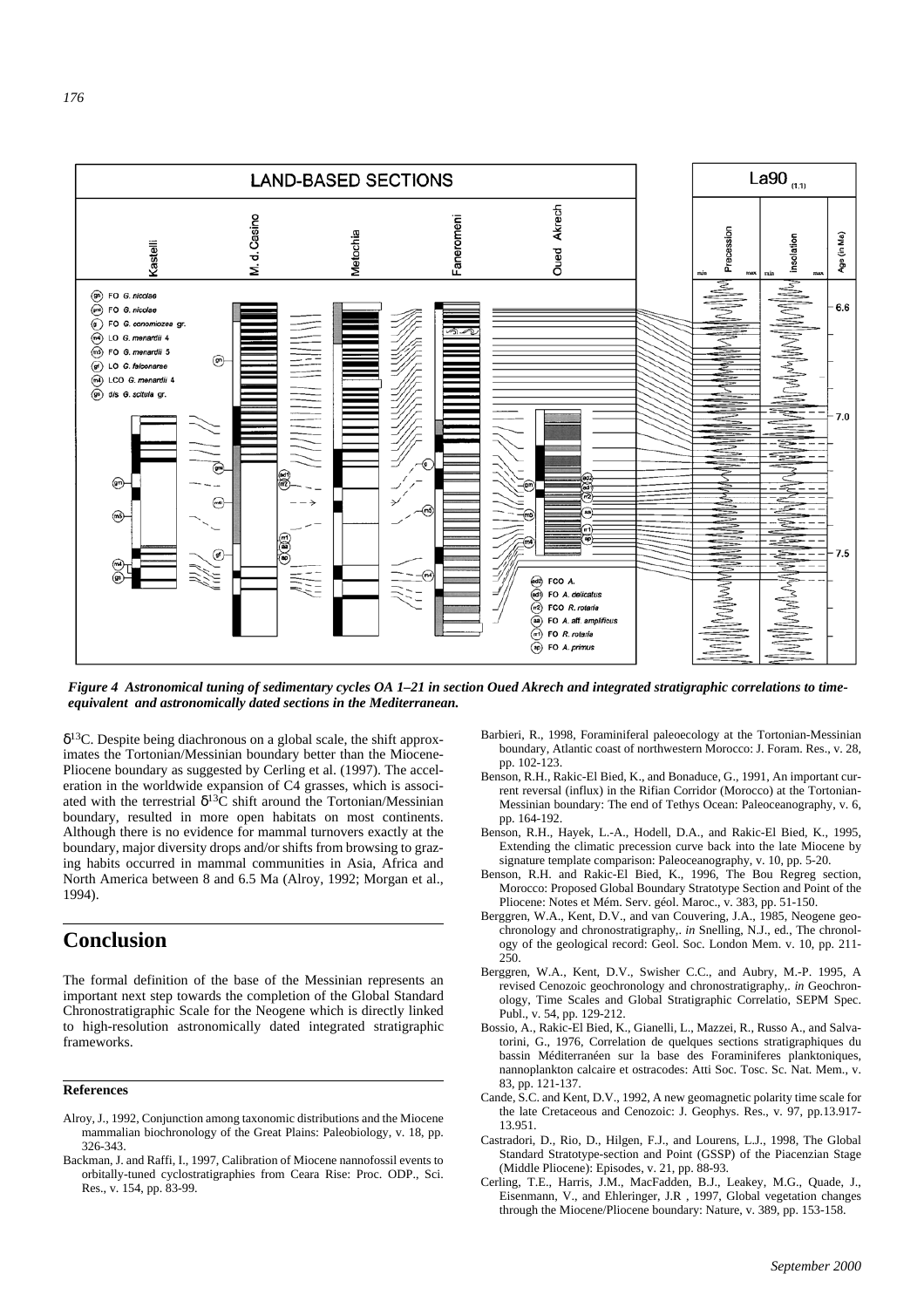- Channell, J.E.T., Torii, M., and Hawthorne, T., 1990, Magnetostratigraphy of sediments recovered at Sites 650, 651, 652 and 654 (Leg 107, Tyrrhenian Sea): Proc. ODP Sci. Results, v. 107, pp. 335-346.
- Choubert, G., Hottinger, L., Marcais, J., and Suter, G., 1964, Stratigraphie et micropaléontologie du Néogène au Maroc septentrional: Inst. "Lucas Mallada", C.S.I.C. (Espana), Curs. Y Conf.,v. 9, pp. 229-257.
- Choubert, G., Charlot, R., Faure-Muret, A., Hottinger, L., Marcais, J, Tisserant, D., and Vidal, P., 1968, Note préliminaire sur le volcanisme messinien-(pontien) au Maroc: C. R. Acad. Sci. Paris, v. 266, pp. 197- 199.
- Cita, M.B., 1975. The Miocene/Pliocene boundary: History and definition,. *in* T. Saito, and L. Burckle, eds., Late Neogene Epoch Boundaries: Micropaleont., Spec. Publ., v. 1, pp. 1-30.
- Cita, M.B. and Ryan, W.B.F., 1978, The Bou Regreg section of the Atlantic Coast of Morocco. Evidence, timing and significance of a late Miocene regressive phase: Riv. Ital. Paléont., 84, 1051-1082.
- Colalongo, M.L., di Grande, A., D'Onofrio, S., Giannelli, L., Iaccarino, S., Mazzei, R., Poppi Brigatti, M.F., Romeo, M., Rossi, A., and Salvatorini, G., 1979a, A proposal for the Tortonian/Messinian boundary: Ann. Géol. Pays Hellén., Tome hors série, v. 1, pp. 285-294.
- D'Onofrio, S., Giannelli, L., Iaccarino, S., Morlotti, E., Romeo, M.,Salvatorini, G., Sampò, M., and Sprovieri, R., 1975, Planktonic foraminifera of the Upper Miocene from some Italian sections and the problem of the lower boundary of the Messinian: Boll. Soc. Paleont. It., v. 14, pp. 177- 196.
- Eberhardt, P. and Ferrara, G., 1962, Confirmation of the absolute age of the granodiorite outcrop in Elba Island with potassium-argon measurements: Nature, v. 196, pp. 665-666.
- Feinberg, H. and Lorenz, H.G. 1970, Nouvelles données stratigraphicques sur le Miocene superieur et le Pliocene du Maroc Nord Occidental: Notes Serv. Geol. Maroc, v. 30, pp. 21-26.
- Heirtzler, J.R., Dickson, G.O., Herron, E.M., Pitman III, W.C., and LePichon, X., 1968, Marine magnetic anomalies, geomagnetic field reversals, and motion of the ocean floor and continents: J. Geophys. Res., 73, 2119- 2136.
- Hilgen, F.J., Krijgsman, W., Langereis, C.G., Lourens, L.J., Santarelli A., and Zachariasse, W.J., 1995, Extending the astronomical (polarity) time scale into the Miocene: Earth Planet. Sci. Lett., v. 136, pp. 495-510.
- Hilgen, F.J., Krijgsman, W., Langereis, C.G., Lourens, L.J., Zachariasse, W.J., Iaccarino, S., Villa, G., Benson, R.H., and Dahmani, M., 1998, The Global Boundary Stratotype Section and Point (GSSP) of the Messinian Stage (Uppermost Miocene): A Proposal: Neogene Newsletter, v. 5, pp. 55-77.
- Hilgen, F.J., Bissoli, L., Iaccarino, S., Krijgsman, W., Negri, A., and Villa, G., 2000, Integrated stratigraphy and astrochronology of the Messinian GSSP at Oued Akrech (Atlantic Morocco): subm.
- Hodell, D.A., Benson, R.H., Kennett, J.P., Boersma, A., and Rakic-El Bied, K., 1989, Stable isotope stratigraphy of latest Miocene sequences in northwest Morocco: The Bou Regreg section: Paleoceanography, v. 4, pp. 467-482.
- Hodell, D.A., Benson, R.H., Kent, D.V., Boersma, A., and Rakic-El Bied, K., 1994, Magnetostratigraphic, biostratigraphic, and stable isotope stratigraphy of an Upper Miocene drill core from the Salé Briqueterie (northwestern Morocco): A high-resolution chronology for the Messinian stage: Paleoceanography, v. 9, pp. 835-855.
- Iaccarino, S., 1985, Mediterranean Miocene and Pliocene planktic foraminifera, *in* Bolli, H.M., Saunders, J.B., and Perch-Nielsen, K. ,eds., Plankton Stratigraphy: Cambridge Univ. Press, pp.283-314.
- Kastens, K.A., 1992, Did glacio-eustatic sea level drop trigger the Messinian salinity crisis? New evidence from Ocean Drilling Program Site 654 in the Tyrrhenian Sea: Paleoceanography, v. 7, pp. 333-356.
- Krijgsman, W., Hilgen, F.J., Langereis, C.G., and Zachariasse, W.J., 1994, The age of the Tortonian-Messinian boundary: Earth Planet. Sci. Lett., v. 121, pp. 533-547.
- Krijgsman, W., Hilgen, F.J., Langereis, C.G., Santarelli, A., and Zachariasse, W.J., 1995, Late Miocene magnetostratigraphy, biostratigraphy and cyclostratigraphy from the Mediterranean: Earth Planet. Sci. Lett., v. 136, pp. 475-494.
- Krijgsman, W., Hilgen, F.J., Negri, A., Wijbrans, J., and Zachariasse, W.J., 1997, The Monte del Casino section (northern Apennines, Italy): A potential Tortonian/Messinian boundary stratotype?: Palaeogeogr. Palaeoclimatol. Palaeoecol., v. 133, pp. 27-47.
- Langereis, C.G., Zachariasse, W.J. and Zijderveld, J.D.A., 1984, Late Miocene magnetobiostratigraphy of Crete: Mar. Micropaleont., v. 8, pp. 261- 281.
- Langereis, C.G. and Dekkers, M.J., 1992, Paleomagnetism and rock magnetism of the Tortonian-Messinian boundary stratotype at Falconara, Sicily:
- Phys. Earth Planet. Inter., 71, 100-111. Laurenzi, M.A., Tateo, F., Villa, I.M., and Vai, G.B., 1997, New radiometric datings bracketing the Tortonian/Messinian boundary in the Romagna potential stratotype sections (northern Apennines, Italy), *in* Montanari, A., Odin, G.S., and Coccioni R., eds., Miocene stratigraphy: An integrated approach: Developments in Palaeontology and Stratigraphy, v. 15, pp. 493-530.
- Martini, E., 1971, Standard Tertiary and Quaternary calcareous nannoplankton zonation: Proc. II Planktonic Conf., Roma 1970, v. 2, pp. 739-785.
- Mazzei, R., Raffi, I., Rio, D., Hamilton, N., and Cita, M.B., 1979, Calibration of Late Neogene calcareous plankton datum planes with the paleomagnetic record of Site 397 and correlation with Moroccan and Mediterranean sections, *in* U. von Rad, W.B.F. Ryan, et al., Init. Repts: DSDP, v. 47, pp. 375-389.
- Mayer-Eymar, K., 1867, Catalogue systématique et descriptif des fossiles des terrains tertiaires qui se trouvent du Musée fédéral de Zürich, Zürich.
- Mayer-Eymar, K., 1868. Tableau synchronistique des terrains tertiaires supérieurs, IV ed., Zürich.
- Moreau, M.G., Feinberg, H., and Pozzi, J.P., 1985, Magnetobiostratigraphy of a Late Miocene section from the Moroccan Atlantic margin: Earth Planet. Sci Lett., v. 76, pp. 167-175.
- Morgan, M.E., Kingston, J.D., and Marino, B.D., 1994, Carbon isotopic evidence for the emergence of C4 plants in the Neogene from Pakistan and Kenya: Nature, v. 367, pp. 162-165.
- Negri, A., Giunta, S., Hilgen, F., Krijgsman W., and Vai, G.B., 1999, Calcareous nannofossil biostratigraphy of the Monte del Casino section (northern Apennines, Italy) and paleoceanographic consideration on the origin of the late Miocene sapropels: Mar. Micropaleont., v. 36, pp. 13- 30.
- Okada, H. and Bukry, D., 1980, Supplementary modification and introduction of code numbers to the low-latitude coccolith biostratigraphic zonation (Bukry, 1973; 1975): Mar. Micropaleont., v. 51, pp. 321-325.
- Raffi, I., Rio, D., d'Atri, A., Fornaciari, E., and Rocchetti, S., 1995, Quantitative distribution patterns and biomagnetostratigraphy of Middle to Late Miocene calcareous nannofossils from equatorial Indian and Pacific Oceans (Legs 115, 130, and 138), *in* Pisias, N.G., Mayer, L.A. et al., Proc. ODP, Sci. Results, v. 138, pp. 479-502.
- Remane, J., Bassett, M.G., Cowie, J.W., Gohrbrandt, K.H., Richard Lane, H., Michelsen, O., and Naiwen, W., 1996, Revised guidelines for the establishment of global chronostratigraphic standards by the International Commission on Stratigraphy (ICS): Episodes, v. 19, pp. 77-81.
- Rio, D., Sprovieri, R., Castradori, D., and di Stefano, E., 1994, The Gelasian Stage (Upper Pliocene): A new unit of the Global Standards Chronostratigraphic Scale: Episodes, v. 21, pp. 82-87.
- Selli, R., 1960, Il Messiniano Mayer-Eymar 1867, Proposta di un neostratotipo: Giorn. Geol., v. 28, pp. 1-34.
- Sequenza, G., 1868, La formation zancléenne, ou recherches sur une nouvelle formation tertiaire: Soc. Géol. France Bull., ser. 2, v. 25, pp. 465- 486.
- Sierro, F.J., 1985, The replacement of the "*Globorotalia menardii*" group by the *Goborotalia miotumida* group: An aid to recognising the Tortonian-Messinian boundary in the Mediterranean and adjacent Atlantic: Mar. Micropaleont., v. 9, pp. 525-535.
- Sierro, F.J., Flores, J.A., Civis, J., González Delgado, J.A., and Francés, G., 1993, Late Miocene globorotaliid event-stratigraphy and biogeography in the NE-Atlantic and Mediterranean: Mar. Micropaleont., v. 21, pp. 143-168.
- Tjalsma, R.C., 1971, Stratigraphy and foraminifera of the Neogene of the Eastern Quadalquivir basin, S. Spain: Utrecht Micropaleont. Bull., v. 5, 109 pp.
- Tongiorgi, E. and Tongiorgi, M., 1964, Age of the Miocene-Pliocene limit in Italy: Nature, v. 201, pp. 365-367.
- Vai, G.B., Villa, I.M. and Colalongo, M.L., 1993, First direct radiometric dating of the Tortonian/Messinian boundary: C. R. Acad. Sci. Paris, v. 316, pp. 1407-1414.
- Van Couvering, J., Castradori, D., Cita, M.B., Hilgen, F.J., and Rio, D., 1998, The Global Standard Stratotype-section and Point (GSSP) for the Zanclean Stage and Pliocene Series. A proposal: Neogene Newsletter, v. 5, pp. 22-54.
- Wernli, R., 1977, Les Foraminifères planktoniques de la limite mio-pliocéne dans les environs de Rabat (Maroc): Ecl. Geol. Helv., 70, 143-191.
- Wernli, R., 1988, Micropaléontologie du Néogène post-nappe du Maroc septentrional et description systématique des Foraminifères planctoniques: Notes et Mém. Serv. géol. Maroc, v. 331, pp. 1-270.